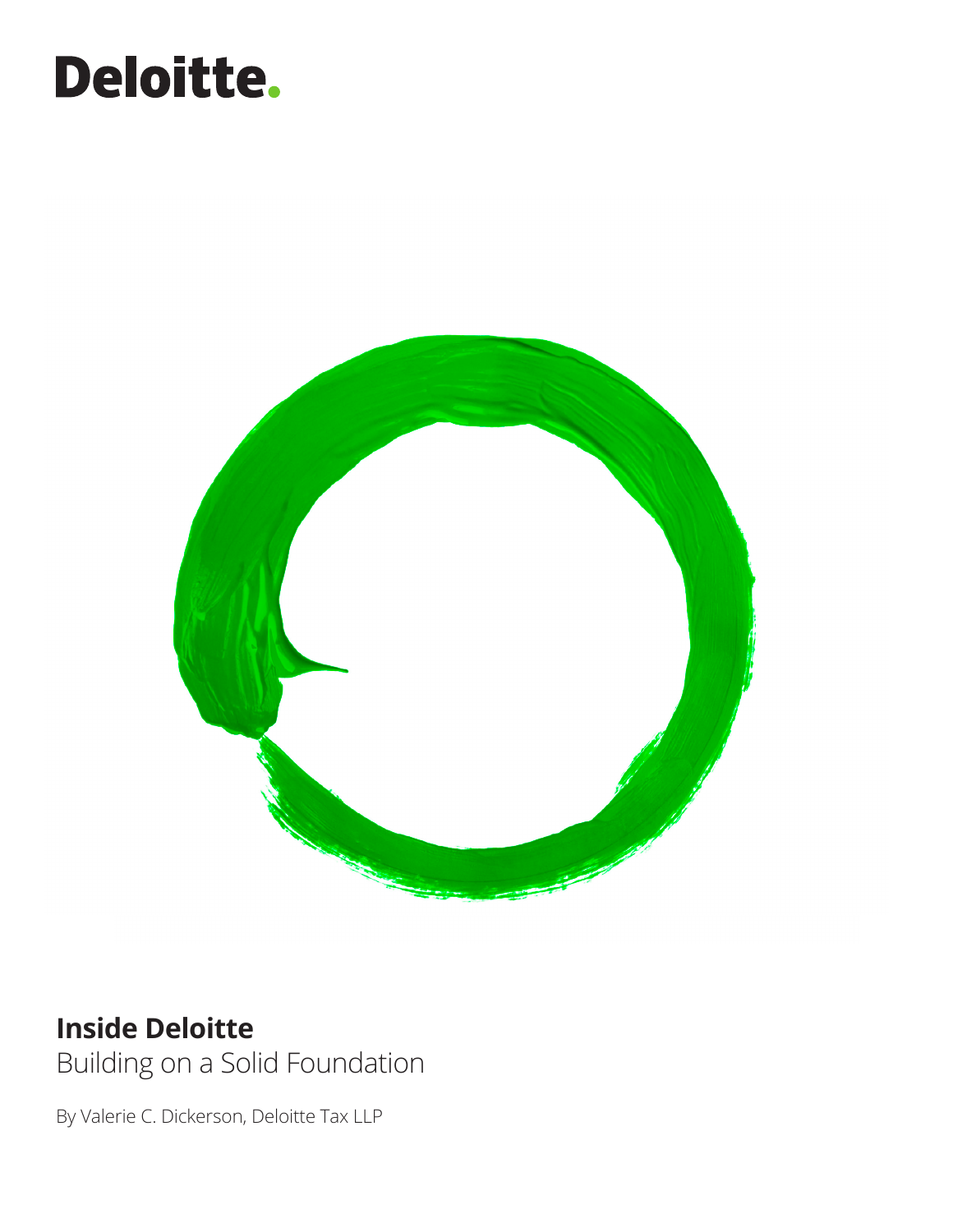

**Volume 102, Number 4 October 25, 2021**

## Building on a Solid Foundation

by Valerie C. Dickerson

Reprinted from *Tax Notes State*, October 25, 2021, p.455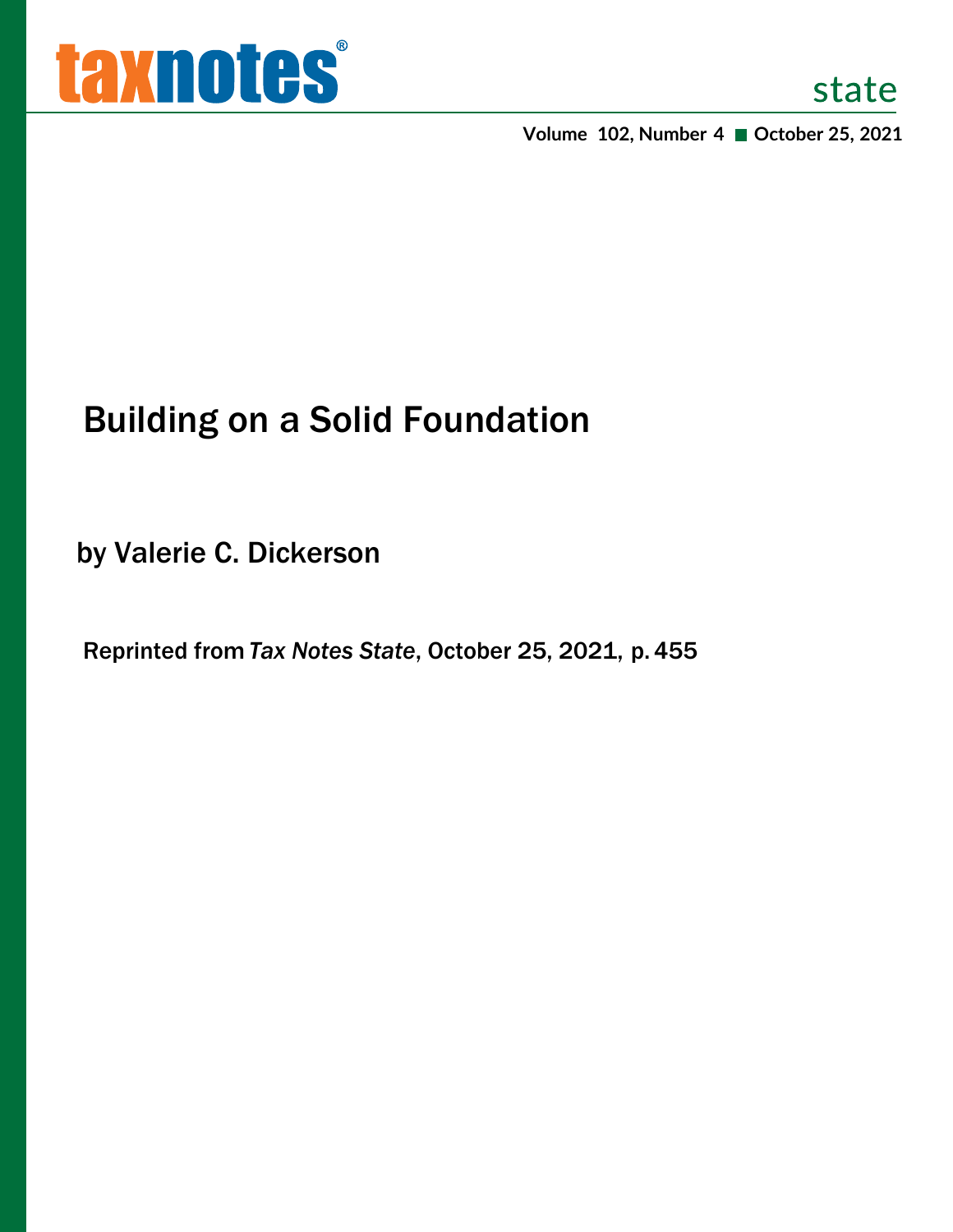### BEHIND THE BOARD

tax notes state

### **Building on a Solid Foundation**

**by Valerie C. Dickerson**



Behind the Board is a series that highlights the milestones, challenges, and lessons members of *Tax Notes State*'s advisory board have experienced over the course of their careers.

This installment

and practice leader with Deloitte Tax.

Valerie C. Dickerson

Copyright 2021 Deloitte Development LLC. All rights reserved.

#### **What was the greatest milestone of your career?**

Moving to D.C. from California eight years ago to build a top-tier national multistate practice within Washington National Tax (WNT). Being able to dream what that practice would look like, what it would mean for our firm, to build the team, and to realize that dream has been hugely professionally rewarding. To be able to collaborate with such brilliant professionals has been icing on the cake.

#### **What was the biggest obstacle or challenge you encountered?**

If you had asked me two years ago, I would have said moving to D.C. from California eight years ago to build a national multistate practice within WNT. Now, I have to say it has been an even bigger challenge the past 18 months to be part of building Deloitte's new service line, Legal Business Services. This requires me to draw from my business skills on a much larger scale, while at the same time taking very different offerings to the marketplace. It has given me a broader enterprise view to my own firm. Having one foot in two worlds also gives me a unique view into different aspects of serving our clients. And I get to see other leaders on my team step into broader roles and really shine as our multistate practice within WNT evolves to the legislative trends, tax department trends, and Deloitte marketplace and firm leadership needs. Embracing change forces creativity. I'm not an artist or musician, but I do get to be creative during problem-solving, which is incredibly rewarding.

#### **What do you hope to achieve in the near future?**

Personally, it is my family's goal to build a foster family village for orphaned and abandoned children in Sierra Leone, complete with sustainable farming, a medical clinic, and a vocational school to teach marketable skills to the non-college-bound. I believe that the children who will grow up in that village, nurtured and guided in a loving family community environment, will be the part of the fabric of a robust rising middle class in that country with opportunities for them abounding. In collaboration with two other charities operating in Sierra Leone, this month we started building the first foster family home for legal guardian foster parents and their 26 children by this time next year. Sierra Leone is our adopted second country, as two of our daughters were born there. You cannot do everything that needs doing, but this is "the thing" that became our burden to do, and is part of the purpose our family foundation serves.

Professionally, I want to continue to serve clients, whether it's through resolving tough state tax controversies, advising through uncertainty, or relieving some of the pain of legal department obligations. One of my greatest professional joys is to alleviate burden and bring peace of mind to my clients.

**What is the most important lesson you've learned?**